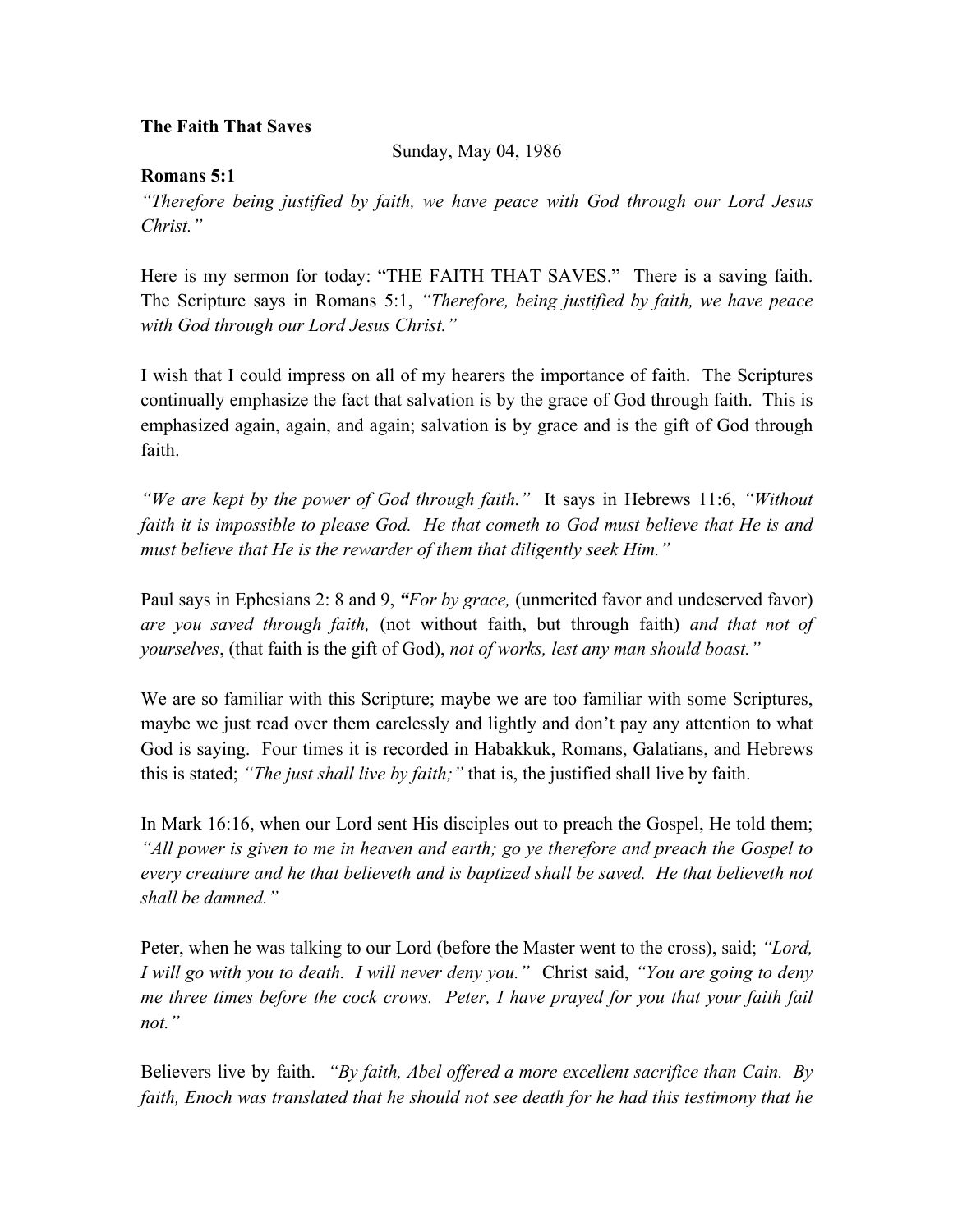*pleased God."* How did he please God? He pleased God by faith. *"Without faith it is impossible to please God."*

*"By faith, Abraham offered Isaac. By faith, Noah prepared an ark being warned of God of things not seen. By faith, Moses refused to be called the son of Pharaoh's daughter."*

Our Lord said this to a Centurion who had a son who was possessed of evil spirits. He said, *"If you can believe."* Can you who are listening believe? Christ said, *"If you can believe, all things are possible to them that believe."*

Then, there was the Philippian jailor. He asked the apostle Paul, *"What sirs, what must I do to be saved?"* Paul said, *"Believe on the Lord Jesus Christ and thou shalt be saved and thy house."* 

What is involved in this matter of believing God? Let me give you two Scriptural illustrations:

Over in the book of  $2<sup>nd</sup>$  Timothy 1:12, when Paul was in prison. He was writing to young Timothy and he said to him, *"Timothy; don't be ashamed of the Gospel of Christ, of the testimony of Christ."*

He also said to Timothy, *"Don't be ashamed of me, the Lord's prisoner."* Paul was in prison in Rome when he wrote this particular epistle. *"Timothy, don't be ashamed to be a partaker*, (you, yourself), *of the sufferings that are caused by the preaching of the Gospel."*

In verse 12, he said; *"I suffer these things myself;* I have gone to prison; I have been stoned; I have been shipwrecked; I have had false witnesses bear witness against me, both in the church and out of the church."Paul said again; *"I am not ashamed for I know whom I have believed and I am persuaded that He is able to keep that which I have committed to Him against that day."*

When Paul said these words, he gave us the best, Scriptural, definition of faith to be found in the Word of God, for faith is made up of three things and Paul deals with all three of them right here:

First of all, faith is born of knowledge. You cannot trust an unrevealed Christ. You can't believe what you haven't heard. You can't call on Him in whom you haven't believed and you can't believe in Him of whom you haven't heard.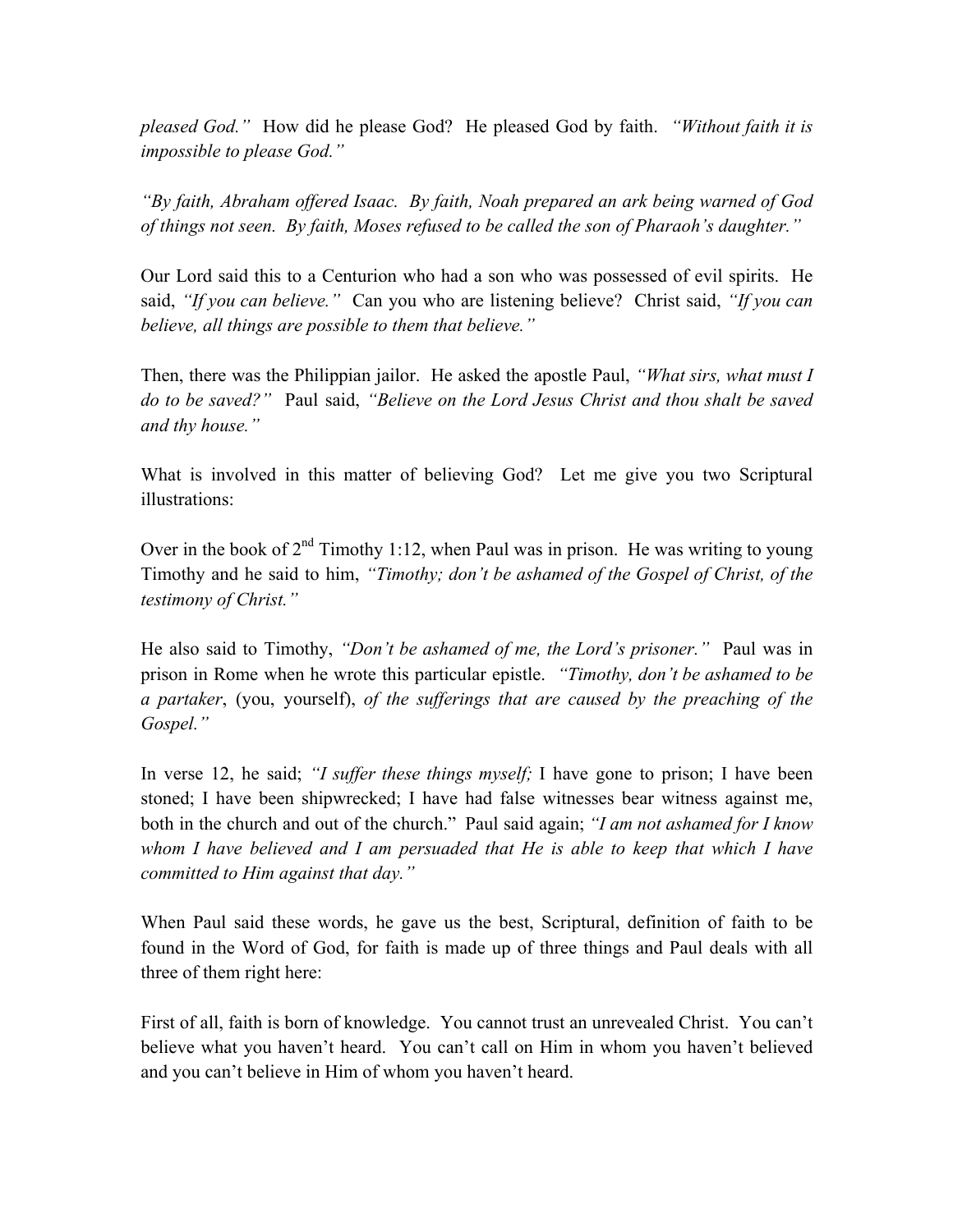Paul said, *"I know whom I have believed;"* What he is saying is this; "I know who He is, I know who the God-man is. I know who Jesus Christ is. I know what people say about Him, but I know who He is. I know He came from heaven and I know why He came to this earth."

He came down here to die on a cross to perfectly fulfill the Law and to give to us a righteousness which God requires and which we absolutely must have and in which we cannot produce. He died for our sins.

I know why He came to this earth; I know what He did and I know where He is now; *"Having purged our sins, He is seated at the right hand of the Majesty on High."* Paul says, *"I know whom I have believed."*

I want you to note this; He didn't say in this definition of faith, "I know when I believed." That is not important. He didn't say, "I know what system of doctrine or creed I believe, he said; *"I know whom I believe."* Christ is our creed.

You see; you don't arrive at Christ through doctrine, you arrive at doctrine through Christ. You have to find out who the Teacher is and then you learn what He has to say. So, *"I know whom I have believed."* That is the first thing that must be settled in this matter of faith, the object of faith, which is Christ.

Secondly: The second words are persuasion or confidence. He said, *"I am persuaded that He is able to keep,"* I am confident and He is able.

You see; if I was greatly in debt and I owed a million dollars and a man came to me and said, "Brother Mahan, I know that you owe all this money but I am going to pay off every bill you have." Whether or not I rejoice or whether or not I believe that, depends on two things. First of all: There must be a willingness to do it and secondly there must be ability for him to do it.

If some of you would come to me and say, "How much do you owe" and I would say, "I owe a half a million dollars, and you would say that you would pay it off," I would just laugh at you. You might be willing but you are not able. If a man is both willing and able then I can find some joy in that.

Christ is able; He is the only one who is *"able to do all that He promised;"* the Bible says that. *"He is able to present us faultless before His presence with exceeding joy. He is able to keep that which I have committed unto Him. He is able to raise our vile bodies;"* He is able."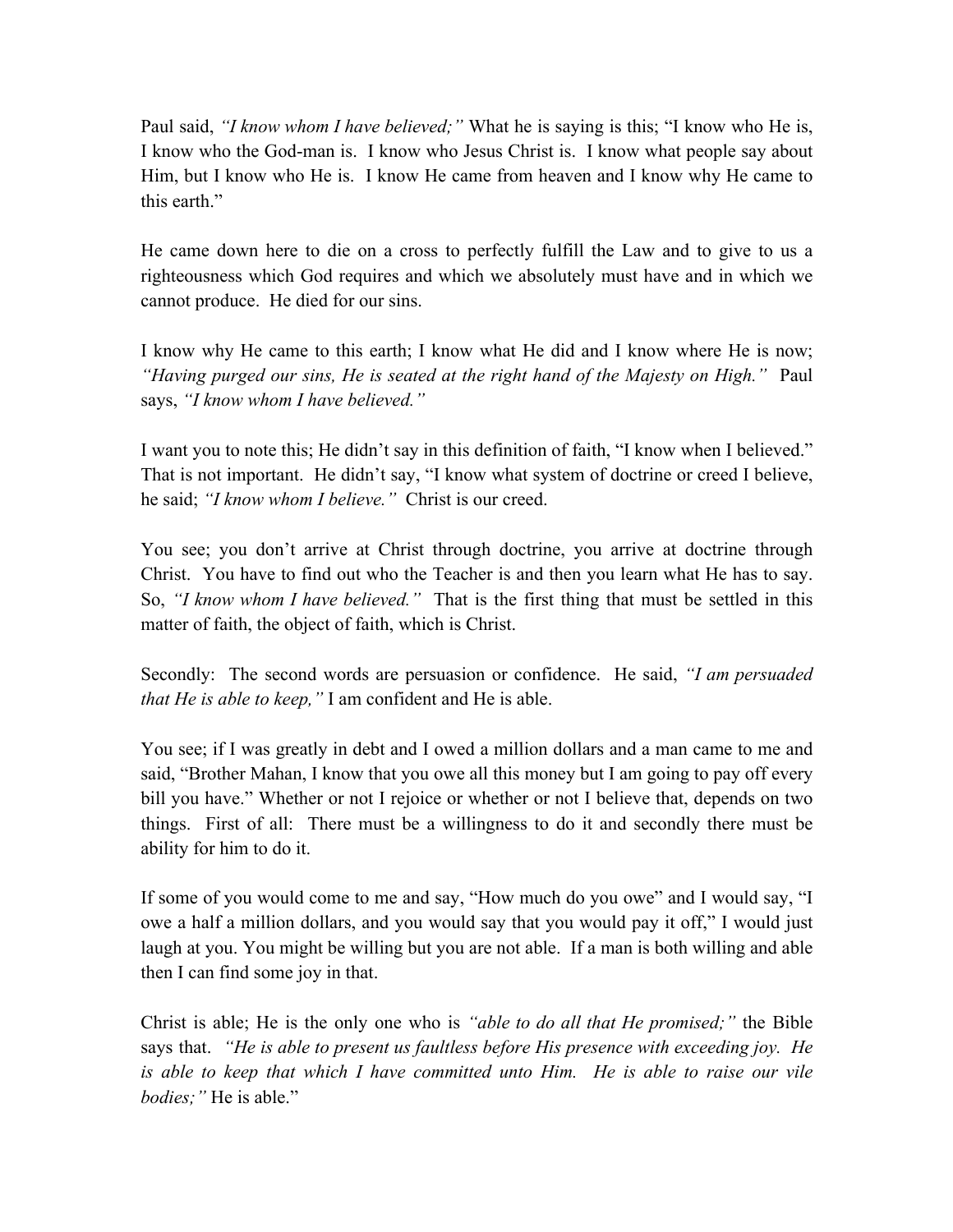Christ is able because of who He is, because of what He did and where He is now. He is in the throne-room; *"He is at the right hand of the Majesty on High."* That is what Paul is saying, "Here is his definition of faith; "*I know whom I have believed."*

He does not believe in a church, he believes Christ. He does not believe in himself, he believes Christ. He does not believe the preacher or the priest, he believes in Christ. He does not believe in a system, he believes in Christ; He is my Advocate. He knows him and he knows that He is able.

Thirdly: Faith is a committal, because he knows. He is confident, persuaded and knows *"that He is able to keep that which I have committed to Him."* I'm not saying that this was something that he thought about, or what he thought about giving to him. No, he is saying; *"I know that He is able to keep that which I have committed to Him."* 

He committed it to Christ and cast it all upon Him. He submitted to Him and received Him as his Lord and Saviour. He cast himself, soul and body, on Jesus Christ alone*. "I know whom I have believed and I am persuaded that He is able to keep that which I have committed to Him against that day."* I'm talking about that Day of Judgment, that day of restitution of all things, *"that day when God will judge the world by that man Jesus Christ,"* whom we have crucified.

Here is another definition of faith: This is found in Hebrews 11:1. This is one that just about everybody quotes but not too many folks understand. It says in Hebrews 11:1; *"Now, faith is the substance of things hoped for."* That should get our attention!

What are we hoping for? We are hoping for justification, forgiveness of sins, and acceptance with God; that is what I am hoping for. We are hoping for eternal life. I am hoping for the resurrection and to be like Christ.

Faith is the substance. What does the word "*substance*" mean? The word "*substance*" means the ground or basis. The word "*substance*" means support. So, faith is the support and the ground of things hoped for which is the Word of God.

The Word of God is our substance, our ground, and our support for faith. David said, *"I believe; therefore, have I spoken."* That is why I speak; I believe the Word of God. You see, the promise of God is as good as an act of God. If God promises something in His Word, it is as good as done. That is our support and that is our ground and basis.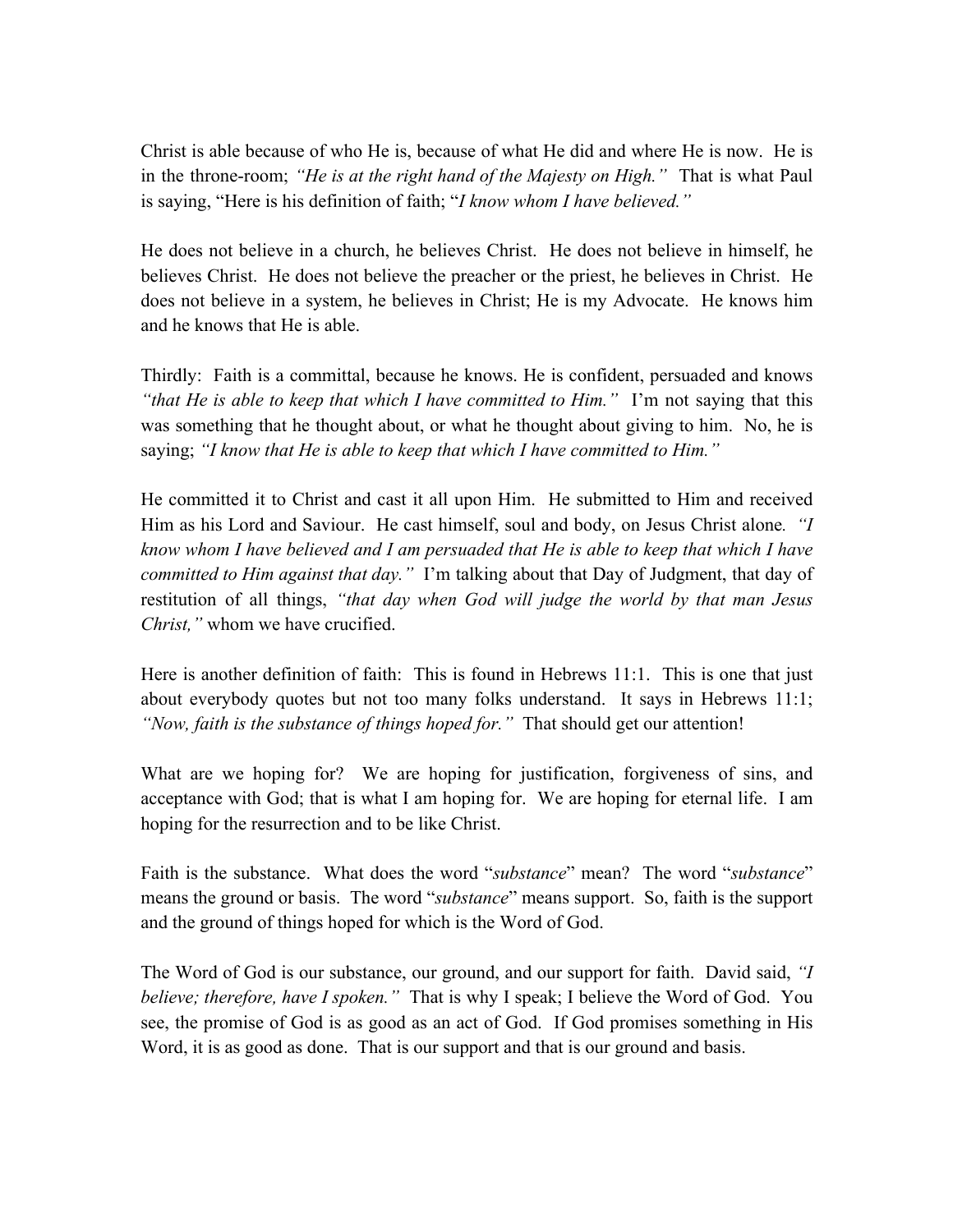We hope of justification, why? God said, *"We are justified by faith."* We hope for the forgiveness of sins, why? God says, *"In whom we have redemption, the forgiveness of our sin, through His blood."* What God promises He will do. Faith is the grounds or support of those things that are hoped for.

You have to have faith in the Word of God. Faith believes the Word of God. I'm not talking about believing some preacher, but the Word of God. Please listen to this and let me give you an illustration which I read not long ago.

Faith is not in a preacher, a system or feeling; it is in Christ and the Word of God, what God says in His Word. There is a couple by the name of Parker. I know their first name but I won't bother to give it to you. This couple, Mr. and Mrs. Parker, went to church to a revival meeting with their 11 year old son, Wesley.

Wesley was a diabetic and was kept alive by insulin like thousands of other people. They went to a big-time meeting that was advertised as a "holy-ghost revival meeting". At the climax of the service, the visiting evangelist invited people to come down to the front to be healed. This is a true story.

The Parkers went forward and took the 11 year old, diabetic son, Wesley, for the preacher to lay his hands on him and heal him. The visiting evangelist laid hands on Wesley and pronounced him healed. The preacher said that he was healed.

Well, Mr. and Mrs. Parker went home rejoicing. The Parkers were sincere people; they were not hypocrites; they believed the preacher. The preacher said that Wesley was healed. They didn't give Wesley any insulin any more, within three days he died.

Maybe, his parents were simple folks but they listened to the wrong voice; they listened to a preacher instead of listening to God, instead of listening to the Word of God. The Word of God does not promise that everyone that I lay hands on will be healed.

The Word of God does not promise that I will heal everybody; somebody has to die. God does heal; all healing is of God. Do you know how this pastor summed this thing up, the pastor of that church? He said, "I never meant to encourage people to gamble that much on faith."

Brethren; true faith is not a gamble! True faith in the Word of God is a sure thing. In the Word of God you have to believe what God says; let the Word of God be your testimony; it is not what some man says. If you follow men, it is a gamble and it is worse than a gamble; it is fatal, but not if you follow God's Word.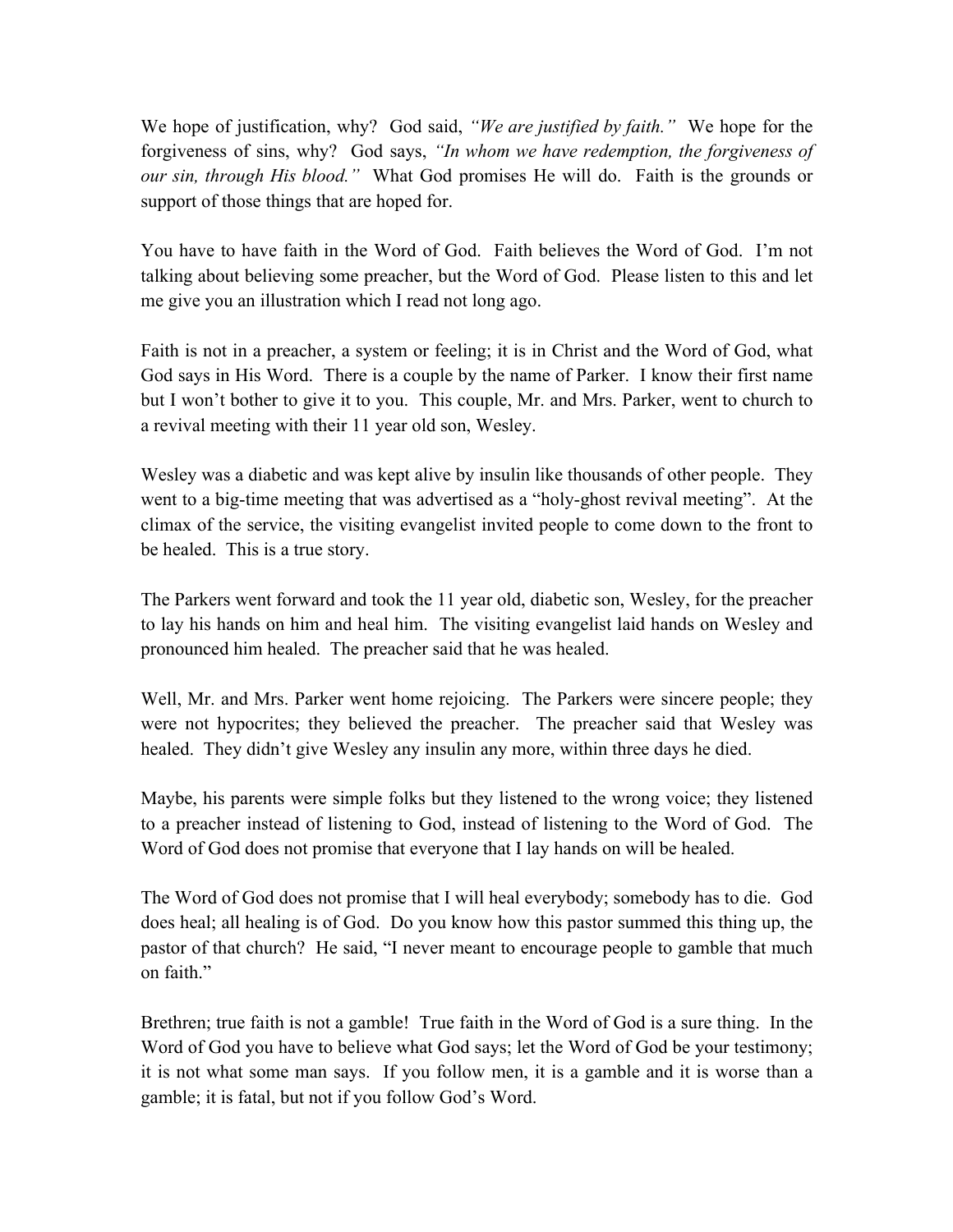You see; faith is the substance. If you ask me to give you an "*answer for the reason of the hope that is in me,*" that reason is in God's Word. God said that mercy, grace, love and forgiveness are in Christ. I believe that and I believe God's Word.

Whatever my lot, whatever my circumstances, whatever my environment, whatever God calls me to endure, go through or to do, is alright; it is in His good pleasure, His good purpose and will; I submit to Him.

I don't have to be rich; it would be better if I wasn't. I don't have to be the strongest or the best dressed. I need Christ whether I am working in a field or whether I am working in an office building. I need Christ whether I am an educated person or not educated. To know Christ is the greatest knowledge and is the greatest wisdom.

Let us learn to accept our lot and be content with what we have. Let us be content with what God has given us with thanksgiving. *"Don't be anxious for tomorrow what you shall eat, drink or what you shall wear. God knows that you have need of these things. Seek first the Kingdom of God and His righteousness and God will add these things to you as you need them.*" I wish we were as concerned about our souls as we are about these bodies.

Faith is not only the *"substance of things hoped for,"* it is the evidence. What does the word evidence mean? The word evidence means proof. You have heard the phrase, "Present your evidence;" that is the proof. "*Faith is the evidence* (or proof) *of things not seen*."

I have never seen the Holy Spirit. I have never seen God with these natural eyes. I have never seen a vision and I don't want to. God is revealed in His Word.

Suppose that you walk up to Noah as he is building that ark and you say, "What are you doing Noah?" And he says; "I am building an ark." You may be wondering why he is building an ark. The reason he is building an ark is because Noah believed God. That is evidence; *"Faith is the evidence of things not seen. Noah being warned of things not seen, moved with fear and built an ark."* 

Why was Abraham leaving his father's house? He did it because he believed God; that is evidence. Why did Moses put blood on the door? He believed God; God said at midnight, *"He would pass over."* Moses believed God!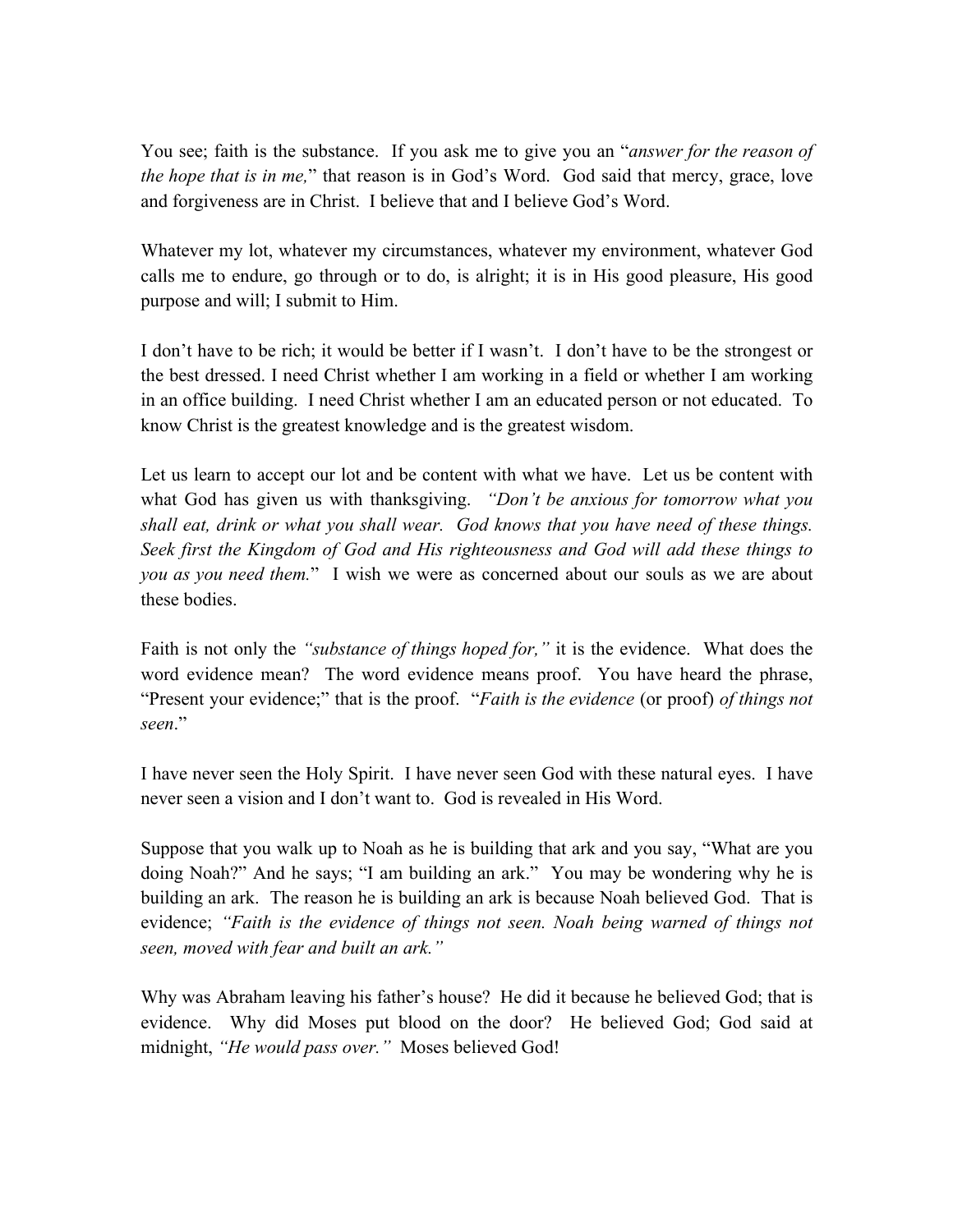*"Faith is the evidence of things not seen."* I have never seen God pass through in judgment at midnight upon a whole nation. Moses had not seen it either but he believed Him. I have never seen the world melt with fervent heat or the skies melt with fervent heat either. I've never seen the wrath of God fall upon a rebellious world, but I believe God. Noah believed, Abraham believed and Moses believed.

Sinner, why are you being baptized? The reason is because you believe God. You see; faith stands in the place of things not seen until those things become a reality. Noah's flood became a reality. Moses' judgment became a reality.

The poet wrote these words:

Faith, it's a precious grace Wherever it is bestowed, It rests in Jesus Christ alone And it is the gift of God.

Faith owns Jesus Christ to be King Our all atoning Priest, Faith claims no merit of its own But it looks for all, to Christ.

To Him, faith leads the soul When filled with deep distress, It flies to that precious fountain of blood And trusts His Righteousness.

That is what faith is; it is faith in a person. That faith is confident that Christ is able to do all that He said and is *"able to keep that which we commit to Him."*

Your church is not going to last, it never has, (if at all), it will fall into shambles sooner or later. No man is going to last. No creed or nation is going to last; but Christ is. He is eternal, "*the Alpha and Omega*." He is Emmanuel, God with us." You can trust Him. You can commit everything to Him. He is unchanging and He is unmovable. He is exalted.

Where does faith come? Faith is not a product of human nature. Someone said, "Faith is not a flower that blooms in the garden of the human heart; all men have not faith. *"Israel could not enter in because of unbelief. When the Son of man cometh, will He find faith on the earth?"*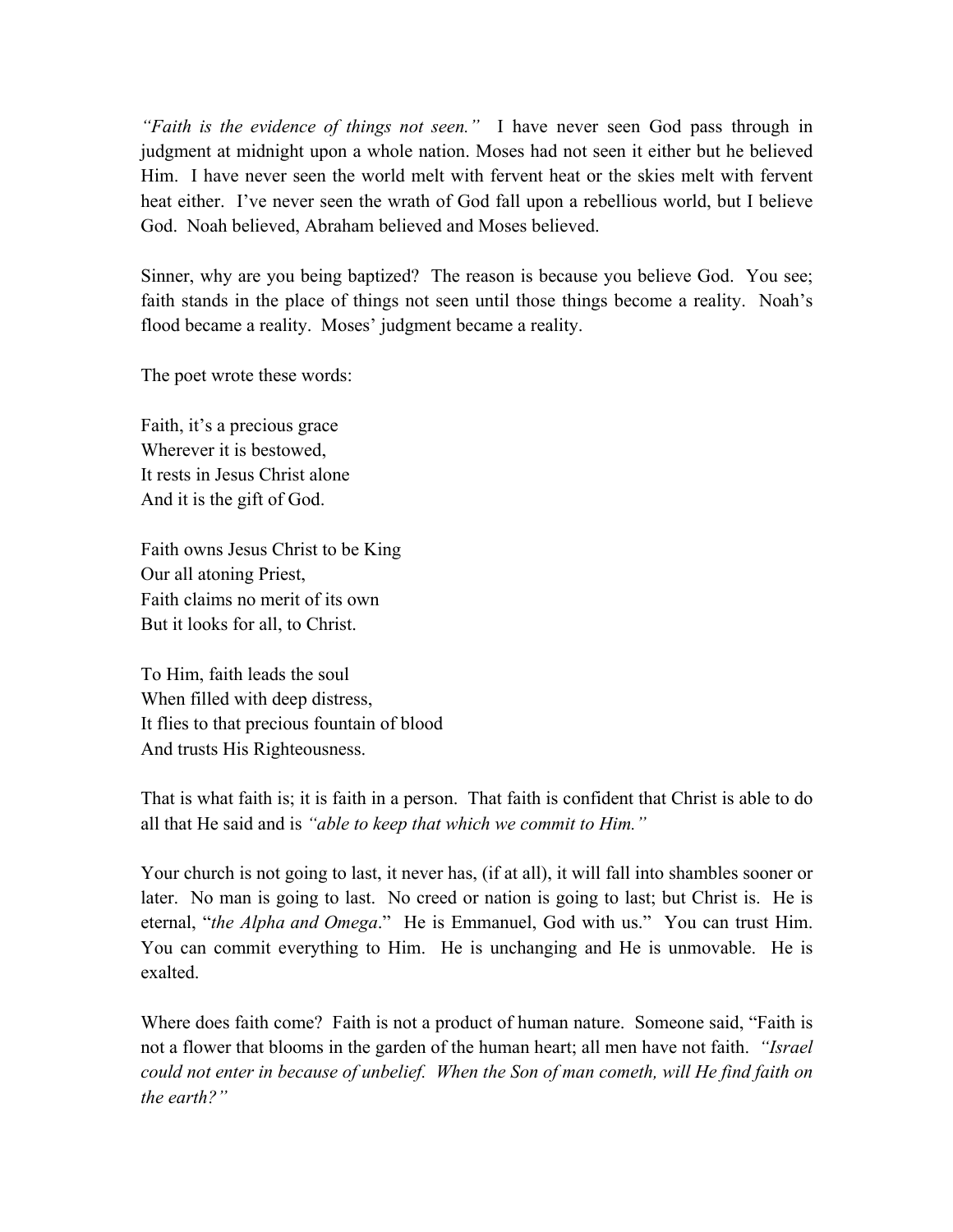Where does faith come from; and *"whence cometh faith?"* Let me give you the answer briefly:

First of all: True, saving faith is the gift of God. I read that to you a moment ago; *"For by grace are you saved through faith and that not of yourselves; it is the gift of God, not of works lest any man should boast."*

In Philippians 1:29, the Scripture says; *"Unto you is given in the behalf of Christ, not only to believe on Him but to suffer for Him."* In Romans 2:4, *"The goodness of God leads us to repentance."* In Acts 11:18*; God hath granted repentance to Israel."*

My friends; where you find faith, you find God at work. Listen to John 6:44*, "No man can come to me except My Father which sent me draw him. It is written in the prophets, and they shall all be taught of God. He that hath learned of the Father and been taught of God, cometh to me."*

So, this thing of faith is the gift of God; I assure you of that. Faith is not something produced out of natural wisdom; it is the gift of God.

Secondly: True saving faith is born of the Word of God. Romans 10:17 says, *"Faith cometh by hearing."* I'm not talking about seeing miracles and signs, but hearing; *"Faith comes by hearing and hearing by the Word of God."*

There were plenty of people who saw our Lord raise Lazarus from the dead but they didn't believe on Him. There were plenty of people who saw Him heal the man by the pool of Bethesda who was lame for 38 years; they still didn't believe on Him. There were plenty of people who saw Him give sight to the blind man and did not believe on Him.

You see; faith does not come by sight, miracles or astounding, supernatural works; it comes by hearing the Word of God. *"Of His own will begat He us with the Word of Truth; being born again not of corruptible seed but of incorruptible seed, the Word of God, which liveth and abideth forever."*

I want you to listen very carefully; faith is a heart work. Faith is the gift of God and is born of the Word of God and it is a heart work. Listen to me, I'm not talking about a bodily organ here; will you listen?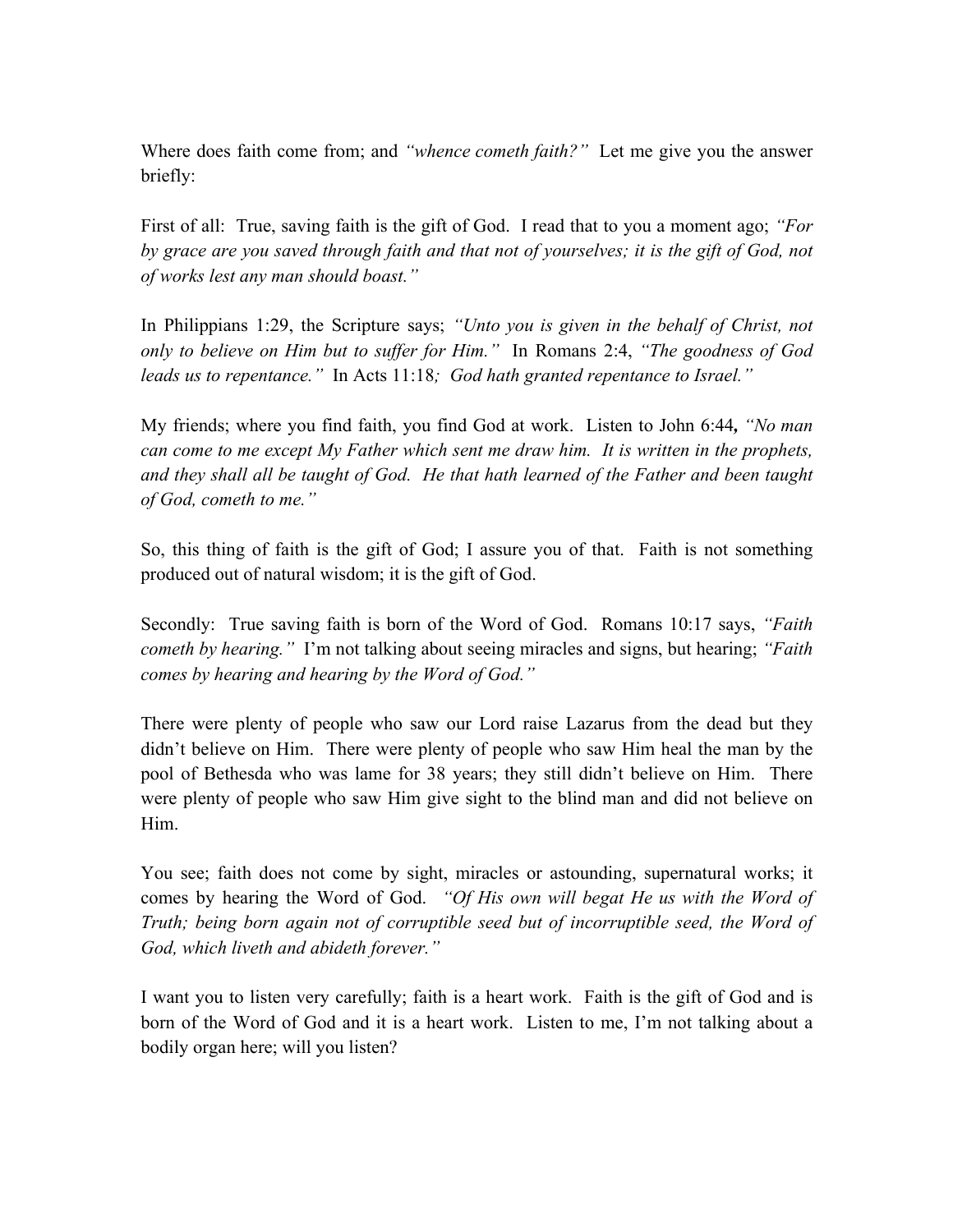When they had this heart transplant not many years ago with the artificial heart, a lot of religious people got upset; they said, "We can't put another heart in there; that is where people love." No, no, no; that organ is no more than a kidney, lung, or any other organ in the human body.

When the Bible talks about the heart, it is not talking about this organ inside, but it is talking about the seat of affection, it is talking about the real you, the person you are, the soul. Listen to this, this thing of faith is a work in the seat of affections. This work is a work in the soul, a work where you live and where you love.

*"Do you believe in one God; you do well; the devil believes that there is one God?"* You see; people believe in their heads what they do not believe in their hearts. People believe in their heads and with their minds what they do not love in their affections. Are you with me? This is where most people miss the subject of faith.

There are some that say, "I have always believed the Bible; I have always believed that Jesus Christ was born, lived, died on a cross and was risen again. I have always believed in one God." The devil believes everything that you just said, but he doesn't love it and He doesn't approve of it.

Listen to me; I believe some things that I do not love. I accept some things mentally that I do not accept affectionately. I know that there is a devil; I don't love him, but I believe that he is there.

I believe that Russia is a communist state; I don't love it and I don't accept it or approve of it.

I believe that cancer kills people; do you believe that? I believe that; I have watched them die. I don't love it and I don't approve of it. Generally, I know that cancer exists in the same way that you can believe that God exists and the Bible is the Word of God and Jesus Christ lived and died on the cross, was buried and rose again.

You can believe all of this and still not be saved because you don't love Him, approve of Him or submit to Him in the seed of affections. *"With the heart man believeth unto Righteousness."* That is right; *"If thou shall confess with thy mouth Jesus to be Lord and believe in thine heart, for with the heart man believeth unto righteousness."* I'm not talking about some organ in you, but your seat of affections, your soul, in the real you.